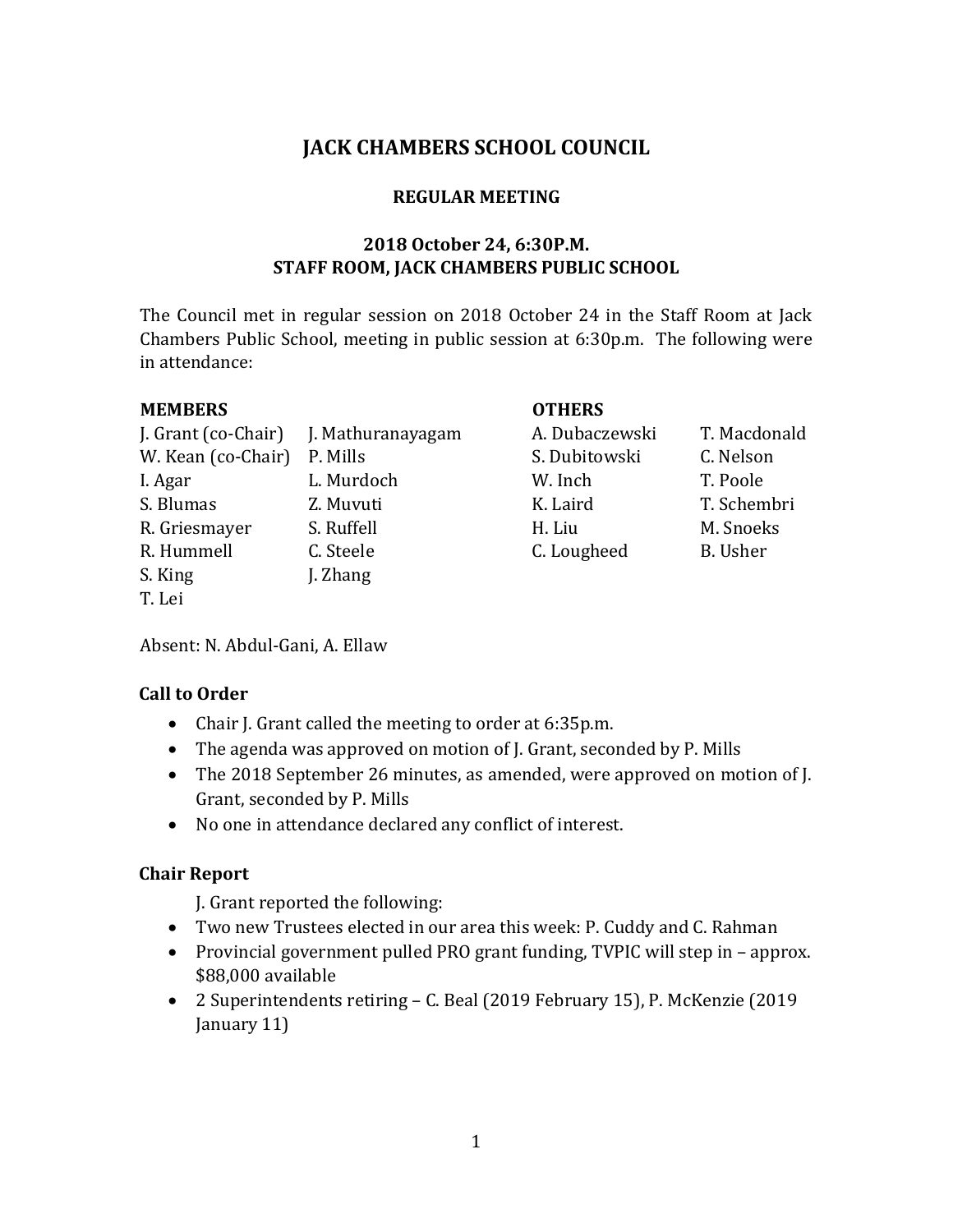### **Financial Report**

R. Hummell reported the following:

- Balance as of August 31, 2018: \$29,904.45
- New transactions as follows:

+\$367.08: Meet the teacher event revenue

- +\$345.51: HST rebate
- +\$23.35: Mabels Labels
- -\$13,500.00: Gym sound system deposit
- Balance as of September 30, 2018: \$17,140.39

### **Administration Report**

I. Agar reported the following:

- Status of Gymnasium New Sound/Projection System
	- o Whole school benefits:
		- Used in the gym monthly for the Great Assembly to recognize student achievement for all grades, AYLS, graduation, productions and concerts, sporting events, etc.
		- Kate Laird stated that the system will benefit students requiring accommodation for example students with hearing loss for instructional support during gym class.
	- o Itemized costs and additional costs:
		- Sound system: \$26,112.59, Projection system: \$20,633.70
		- Some additional costs: wiring: \$1,392.00 + HST and a scissor lift rental for one day for installation – cost TBD
		- To date School Council has pledged \$13,500
		- Superintendent contribution: \$3500
		- Chocolate sales: \$2500
	- o Three quotes were obtained, with Bob Green from Armour Pro Audio being selected based on the winning combination of quality, experience and price. The offering is for user friendly equipment with more complex utilization opportunities.
	- o Looking to move forward and asking for an additional \$16,000.00 from School Council with the remaining monies being contributed from the school budget with the goal for a pre-holiday concert installation.
	- o Discussion topics:
		- P. Mills asked if additional funding could be requested from the School Board this year since money was granted last year – I.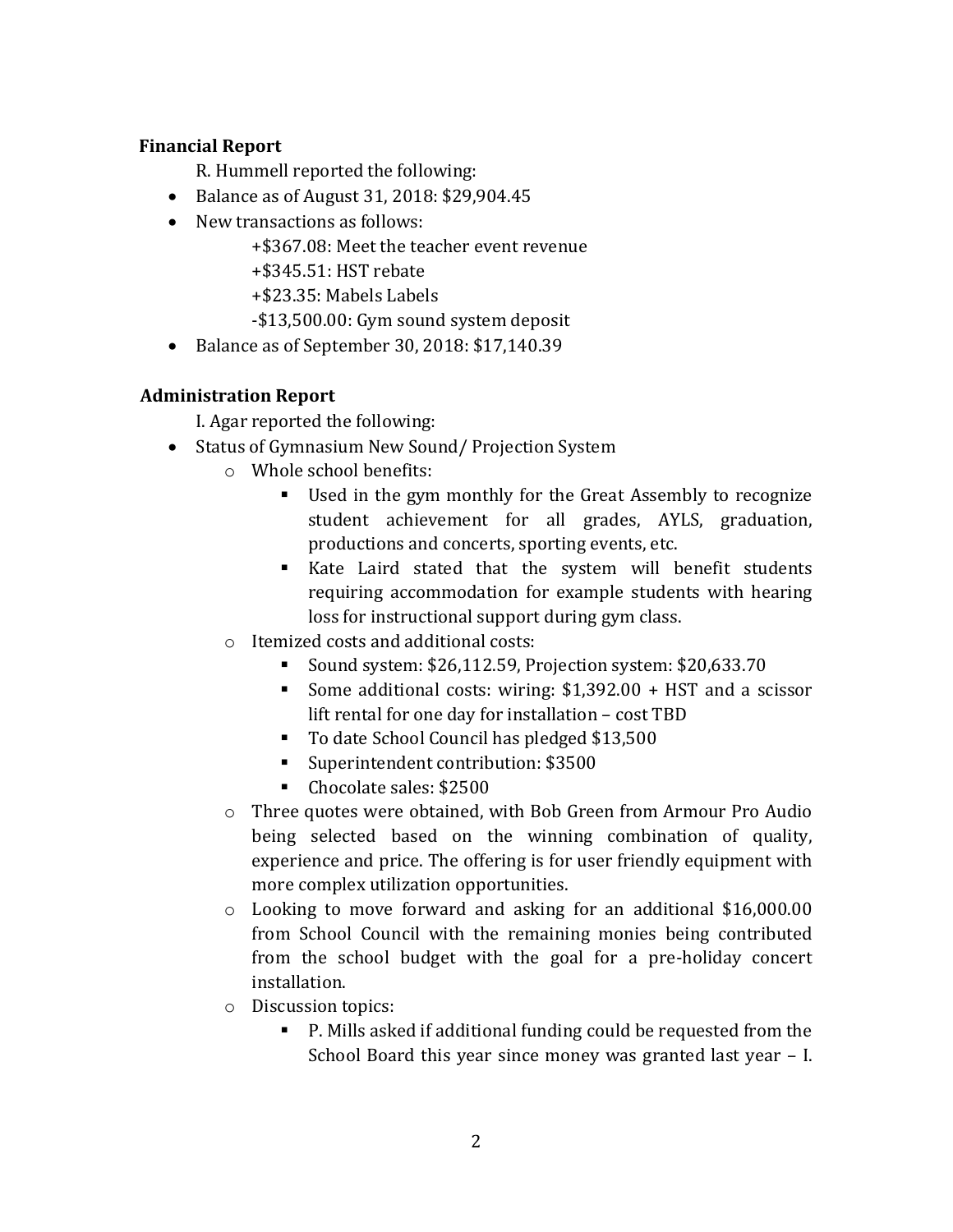Agar stated that leftover budget funds are given out at the end of the school year.

- J. Grant discussed the possibility of forming a sub committee to discuss the requested amount
- T. Schembri suggested to spend the money earned last year right away to benefit the students that raised it. J. Grant said that the School Council likes to keep some money in the account to float expenses required for upcoming fundraisers. Z. Muvuti stated that further delay in the release of funds could result in higher future costs.
- The projected hot lunch profits are \$2,000 per month.
- o R. Hummell put forward a motion to "reimburse the school up to \$16,000 for the purchase of the sound and projection system, and associated expenses, for the gymnasium. The motion was seconded by S. Ruffell and CARRIED.
- Music Program "Plans, Needs, and Wishes"
	- o Presentation by W. Inch and B. Usher
	- o Extracurriculars include 300 students plus a grade 2/3 choir to start in the New Year (118 last year), which is more than 50% of the school population that enjoy a large variety of performing opportunities including school events, Santa Claus parade (possibly if a truck can be secured), London Lightning and Knights games, etc.
	- o Performance shirts are now available for \$25 for uniformity and pride and available through cash online. Options are provided for students that need assistance with funding.
	- $\circ$  Assessment of instruments completed and \$7,300 + HST is required to repair the 25 year old instruments that are used everyday all day long.
	- o Recurring needs are \$4,000 annually for show materials, consumables, registration fees, repair and maintenance, new equipment and music and piano tuning.
	- o There is a goal to do a full Broadway show and there would be costs associated with costumes, licensing fees, etc.
	- o The program would benefit from dedicated iPads/Chromebooks.
	- o Increased festival involvement is desired which would have associated costs such as bussing and registration
	- o Fundraising ideas: London Knights ticket sales (\$650 projected) + London Lightning ticket sales (\$300 projected), donations, VIP seating, reserved seating, 50/50 tickets, snack sales.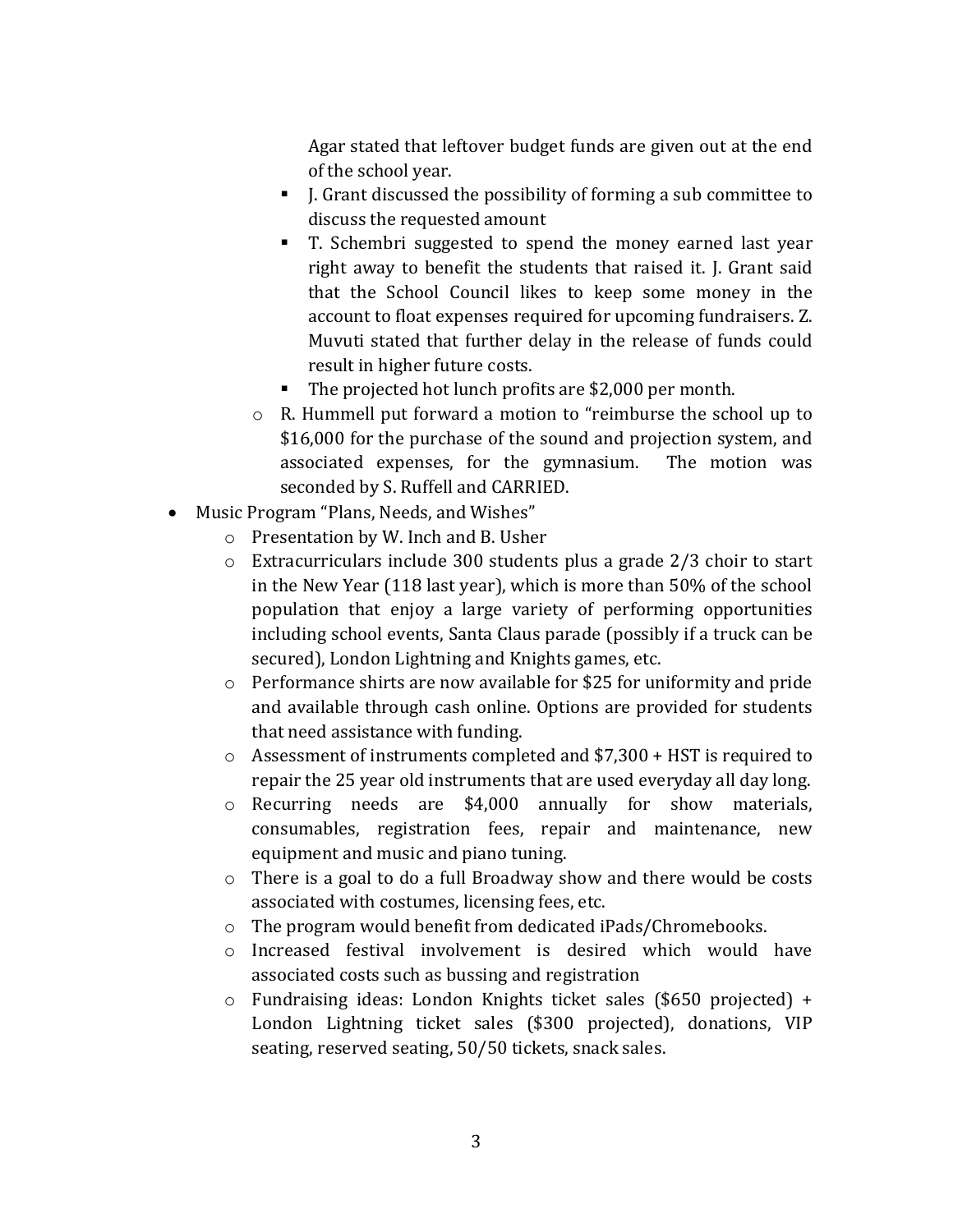- o An application for a repair and replacement fund (estimated \$500- 1000) from the board has been applied for as well as MusicCounts Grant (\$7,000).
- EQAO Discussion: POSTPONED UNTIL NEXT MEETING
- Student Representative for School Council
	- o Role and potential leadership opportunity:
		- Voting member of School Council with the responsibility to solicit views of other students, participate in committees and communicate back to students.
	- o Application process submitted to the Principal:
		- A grade 7/8 student with two letters of reference from teachers
	- o Approved by School Council to start application process

### **Staff Report**

K. Laird reported the following:

- Orange Shirt Day Update
	- o It was a meaningful day raising awareness for anti racism and anti bullying. Every teacher planned activities tied into the curricular and some stand outs were feather wreaths, collages and poetry analysis.
- Canadian Cognitive Abilities Test (CCAT7)
	- o New screening test that measures cognitive reasoning across verbal, nonverbal, and quantitative domains. It identifies students at the high and low ends of the achievement scale with possible outcomes being an IEP, itinerant teacher and differentiated learning opportunities.
	- o It will be used in grade three in February 2019.
- Math Lead
	- o Whole school "Thinking Question" assessment
		- I Jack Chambers has three Math Leads, which is the maximum allowable. The upcoming PD day is math related and all teachers from grade 1-8 will come up with thinking questions that are more application and thinking based versus knowledge based which will pinpoint where most students are struggling at Jack Chambers.

#### **Committees Report**

- Formation of committees
	- o Budget planning of revenue and expenditures